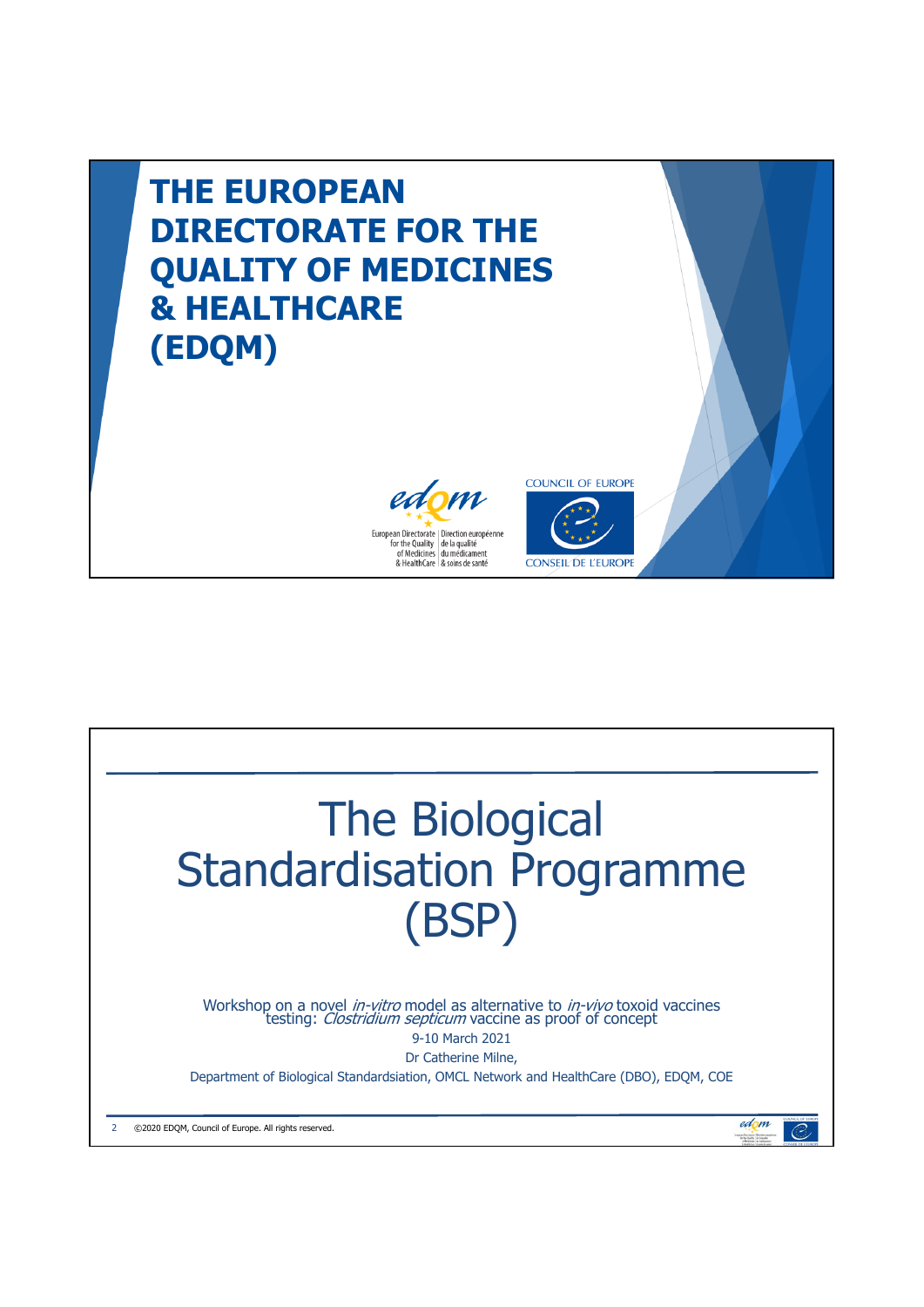

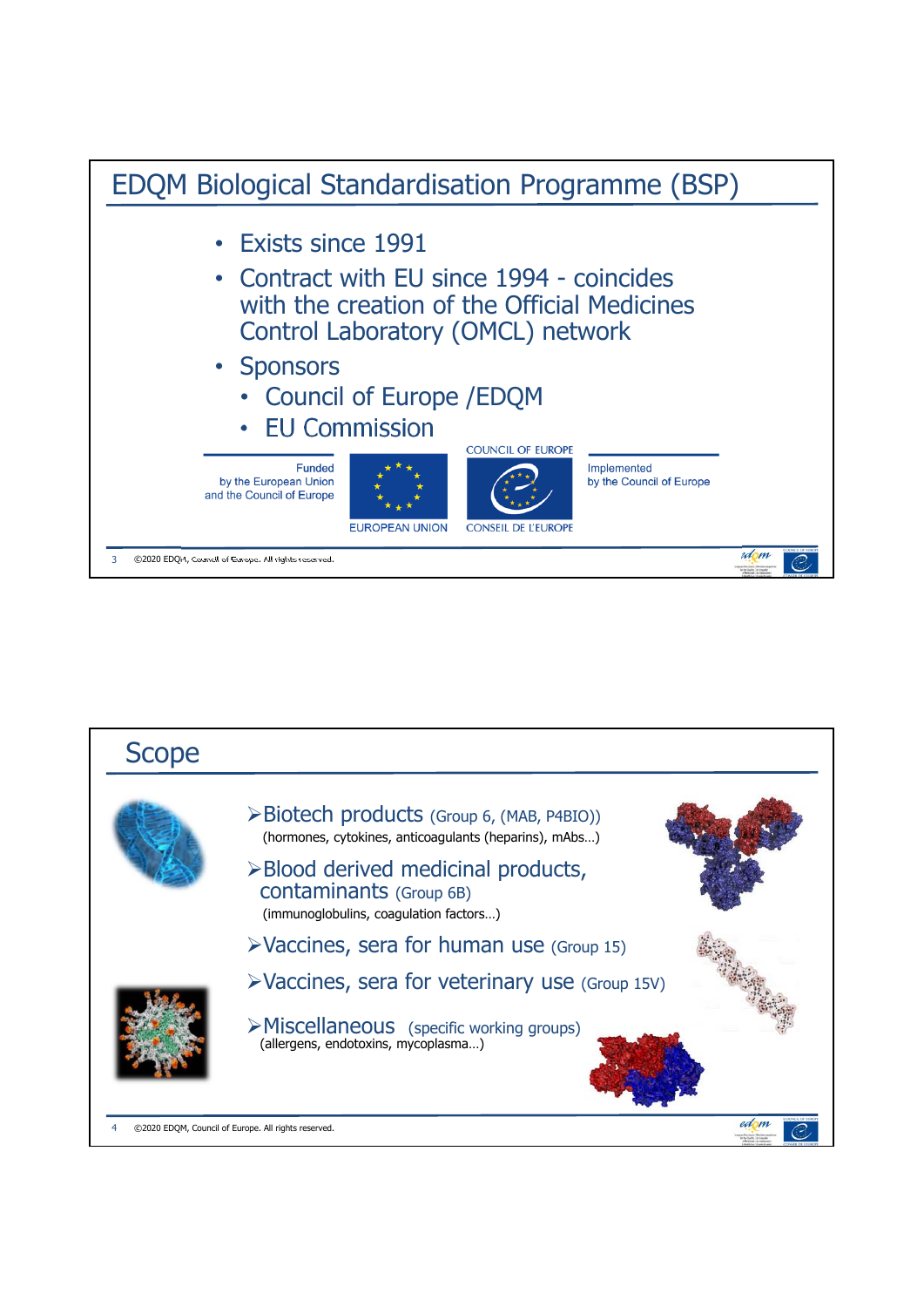

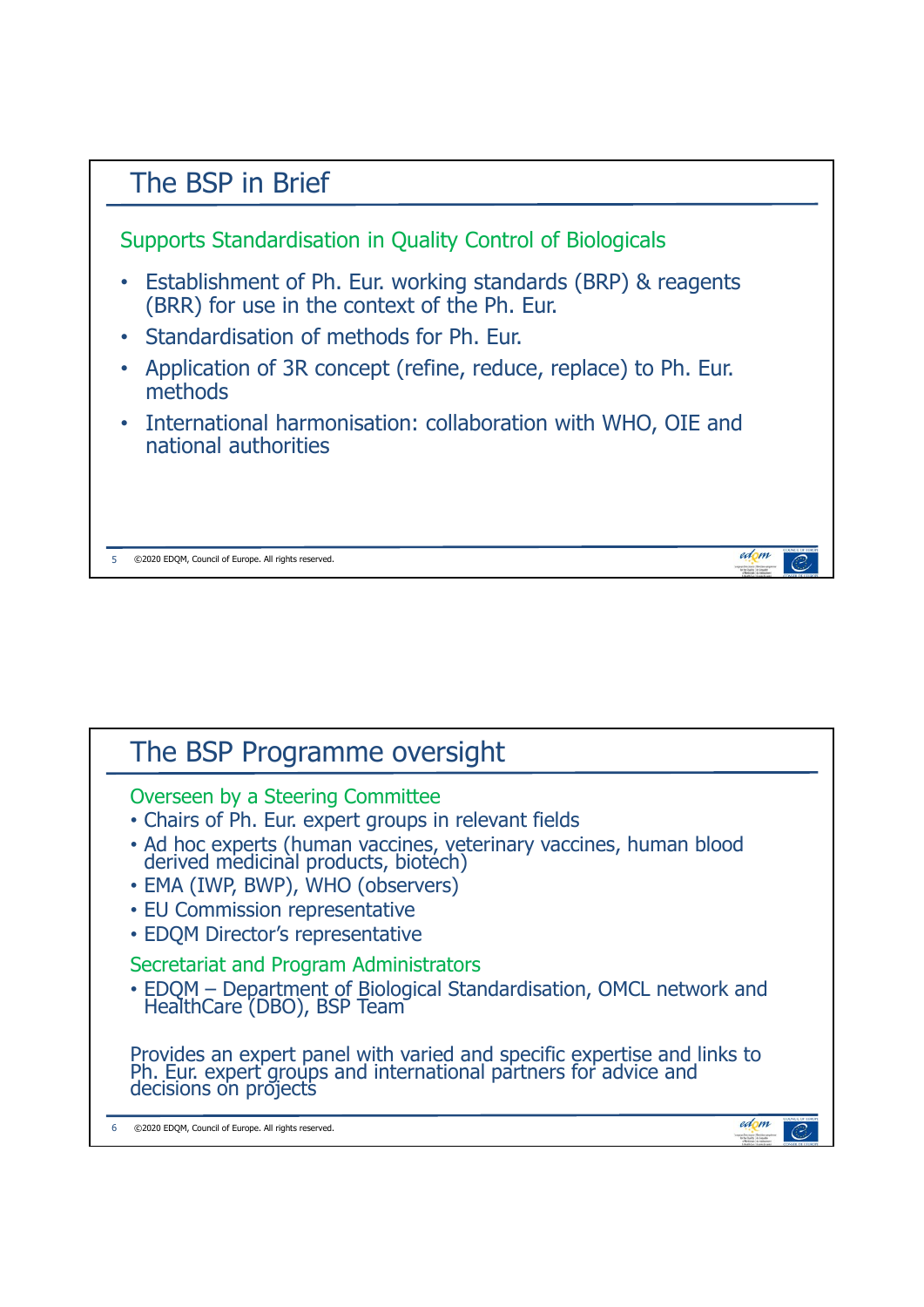

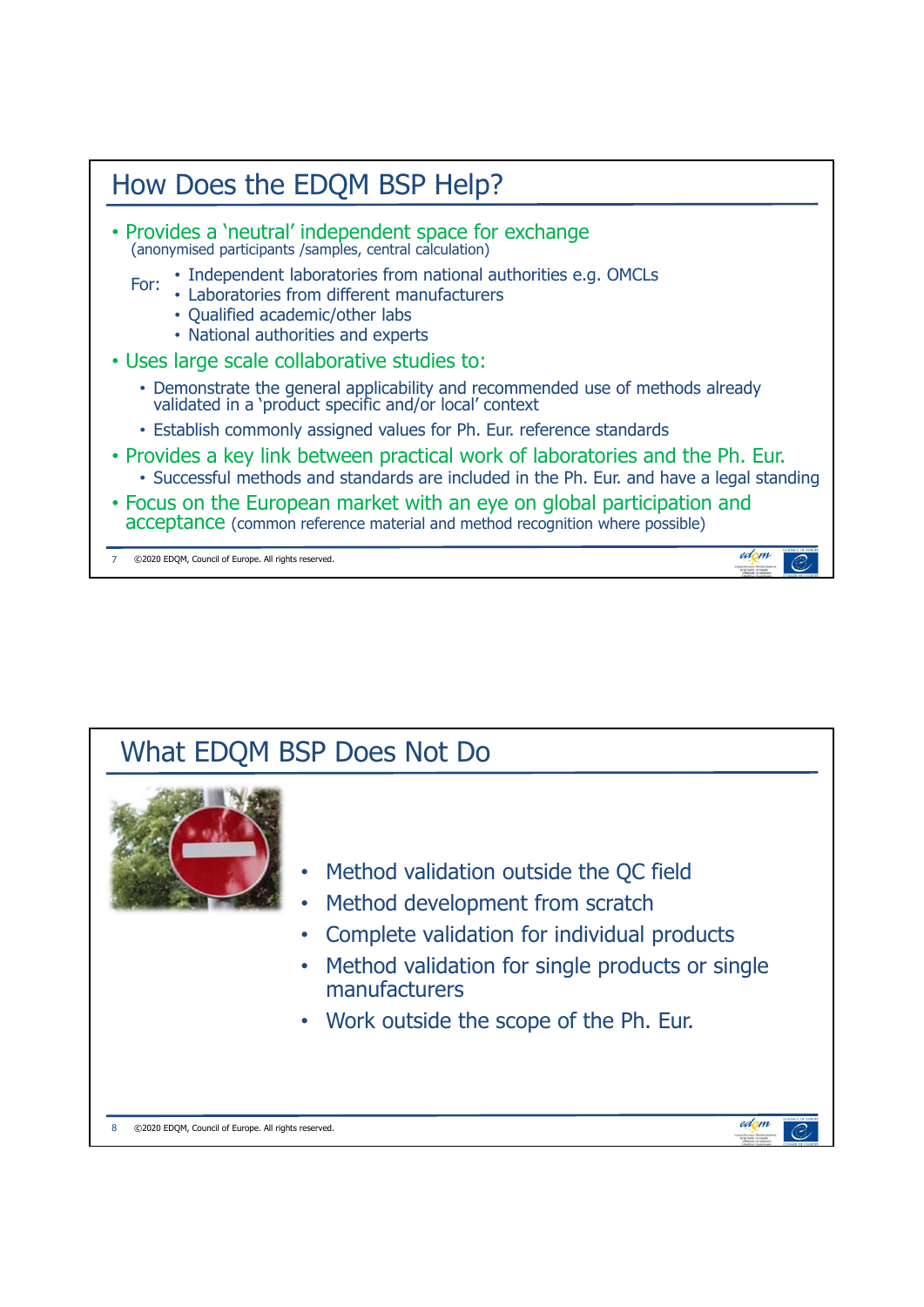## Method of Work - Overview 1. Proposal for new BRP/method (from Expert Group, OMCL, manufacturer...)  $\checkmark$  Relevant to the Ph. Eur.  $\checkmark$  Mature method with validation package (no additional research/development required)  $\checkmark$  Applicable to most products  $\checkmark$  No proprietary method/reagents – reagent accessibility assured for future use 2. Decision by Steering Committee  $\checkmark$  Start of the project (if possible run jointly with WHO, US-FDA, USP to established harmonised/common reference standards and methods)  $\checkmark$  Nomination of external expert as Project Leader 3. Launch of BSP project including collaborative study 4. Reporting and updates on project to BSP SC for advice and decisions on critical steps 5. Approval of final report by BSP SC, Group of Experts 6. Adoption by Ph. Eur. Commission (for BRP) – considered for Ph. Eur. experts for inclusion in Ph. Eur. texts 7. Publication in Pharmeuropa-Bio & SN edom 9 ©2020 EDQM, Council of Europe. All rights reserved.  $\overline{\mathcal{C}}$

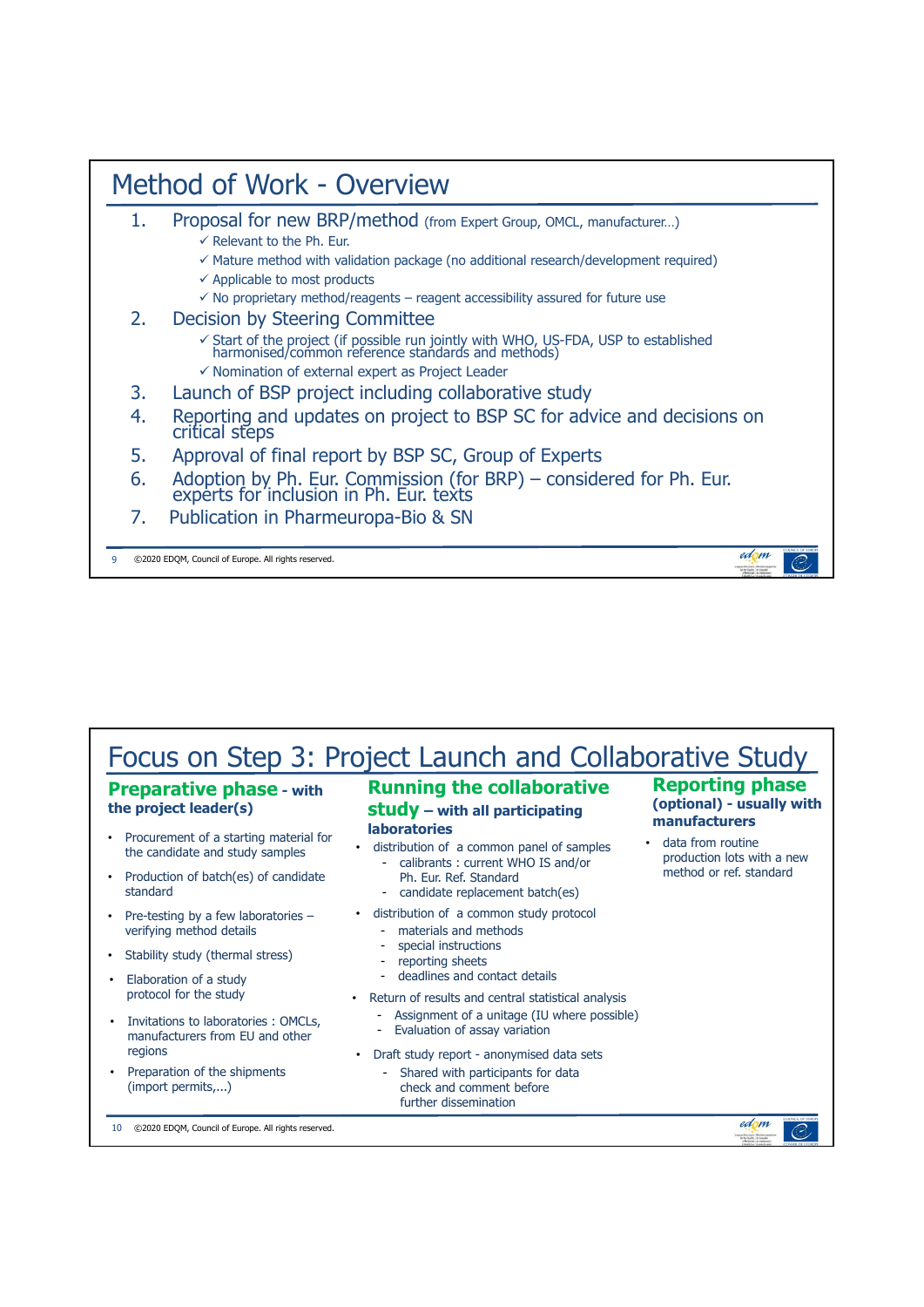

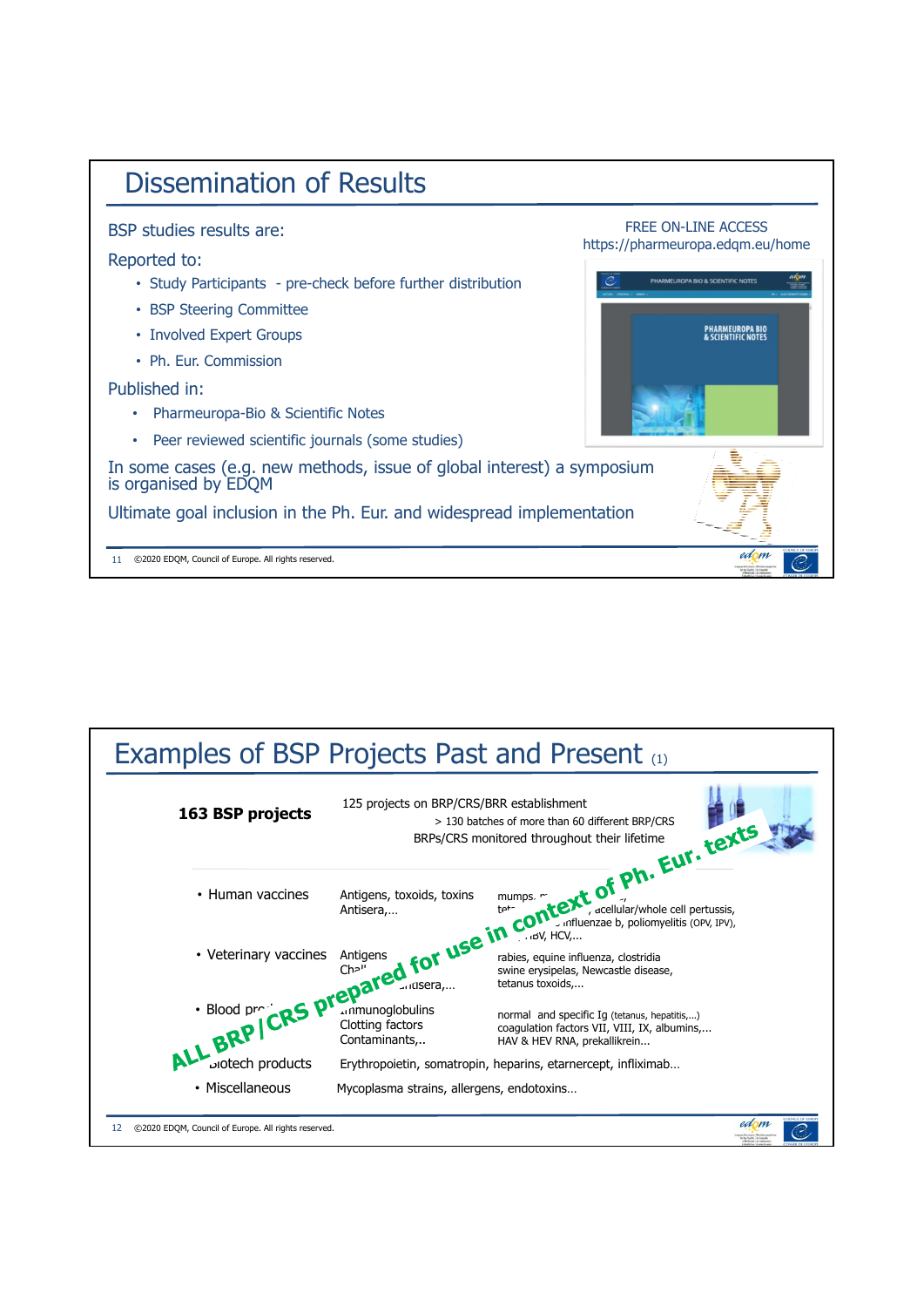